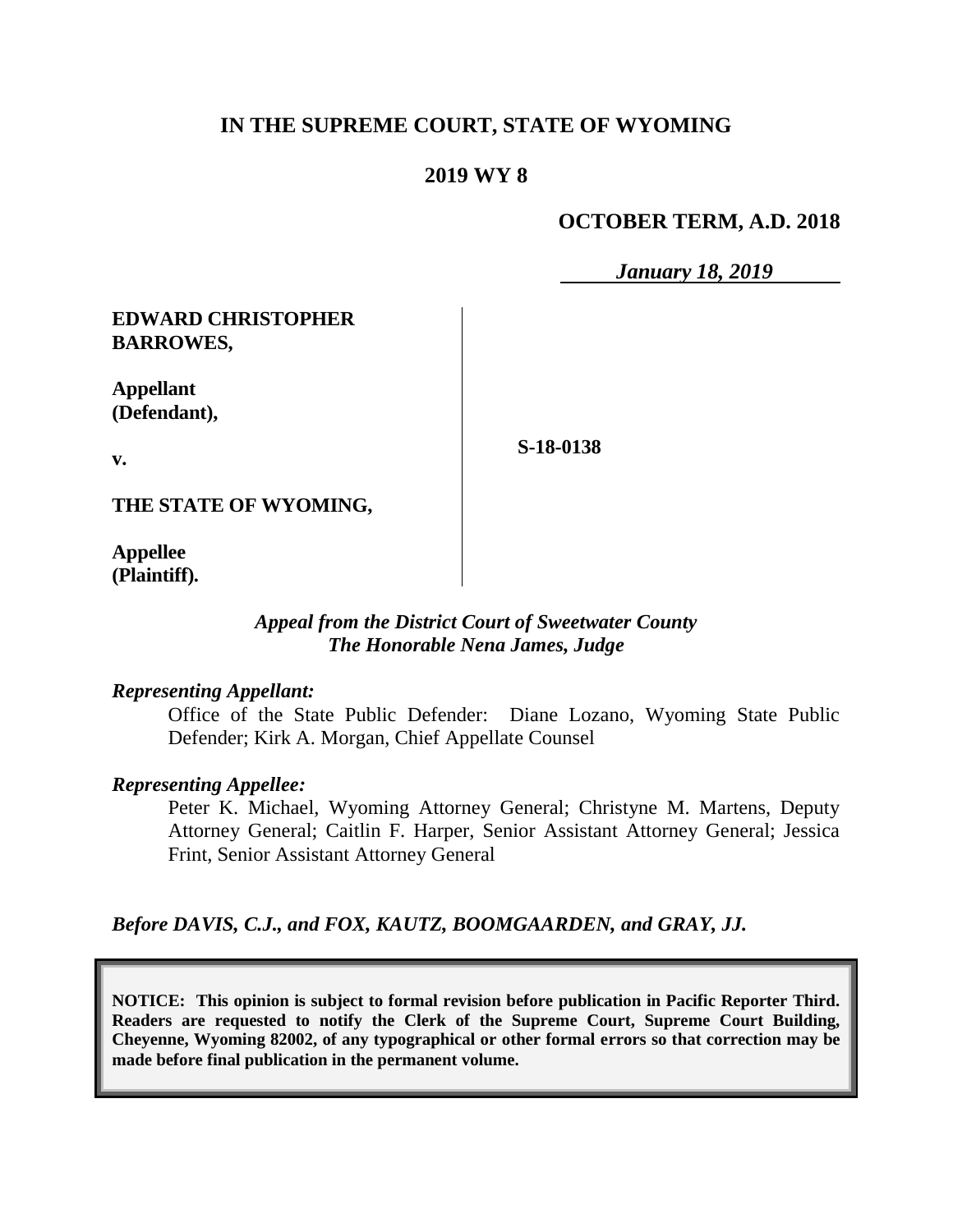## **DAVIS**, **Chief Justice.**

[¶1] Edward Barrowes was convicted of one count of aggravated vehicular homicide and sentenced to a prison term of fourteen to eighteen years. After this Court affirmed his conviction, Mr. Barrowes filed a timely W.R.Cr.P. 35(b) motion for sentence reduction. The district court denied the motion, and we affirm.

### **ISSUES**

[¶2] Mr. Barrowes presents two issues on appeal, which he states as follows:

I. Did the district court abuse its discretion when it denied Mr. Barrowes' motion for a sentence reduction?

II. Does Mr. Barrowes' sentence constitute cruel and unusual punishment under the Eighth Amendment to the United States Constitution?

## **FACTS**

[¶3] The incident and surrounding circumstances that led to Mr. Barrowes' conviction were described in our decision affirming his conviction on direct appeal.

> Barrowes is a professional semi-trailer truck driver with a commercial driver's license. A commercial driver's license certifies that a person has gone through the required training and testing and can legally operate a commercial motor vehicle weighing over a certain amount. Those holding a commercial driver's license are subject to federal regulations because of the higher level of knowledge, experience, and skill required to drive a commercial motor vehicle.

> The day before the accident, on April 21, 2015, Barrowes and his co-driver, Dennis Pehrson, departed Tremonton, Utah in a semi tractor pulling two trailers to the Denver area. They left around 4:30 p.m., and Pehrson drove the entire stretch from Utah to Colorado, while Barrowes rested in the sleeper berth behind the driver's cabin. This portion of the trip lasted until approximately 1:00 a.m. on the morning of April 22. During at least some of the time while Barrowes was to be resting in the sleeper portion of the tractor, the evidence indicated that he was sending and receiving text messages and possibly talking on the phone.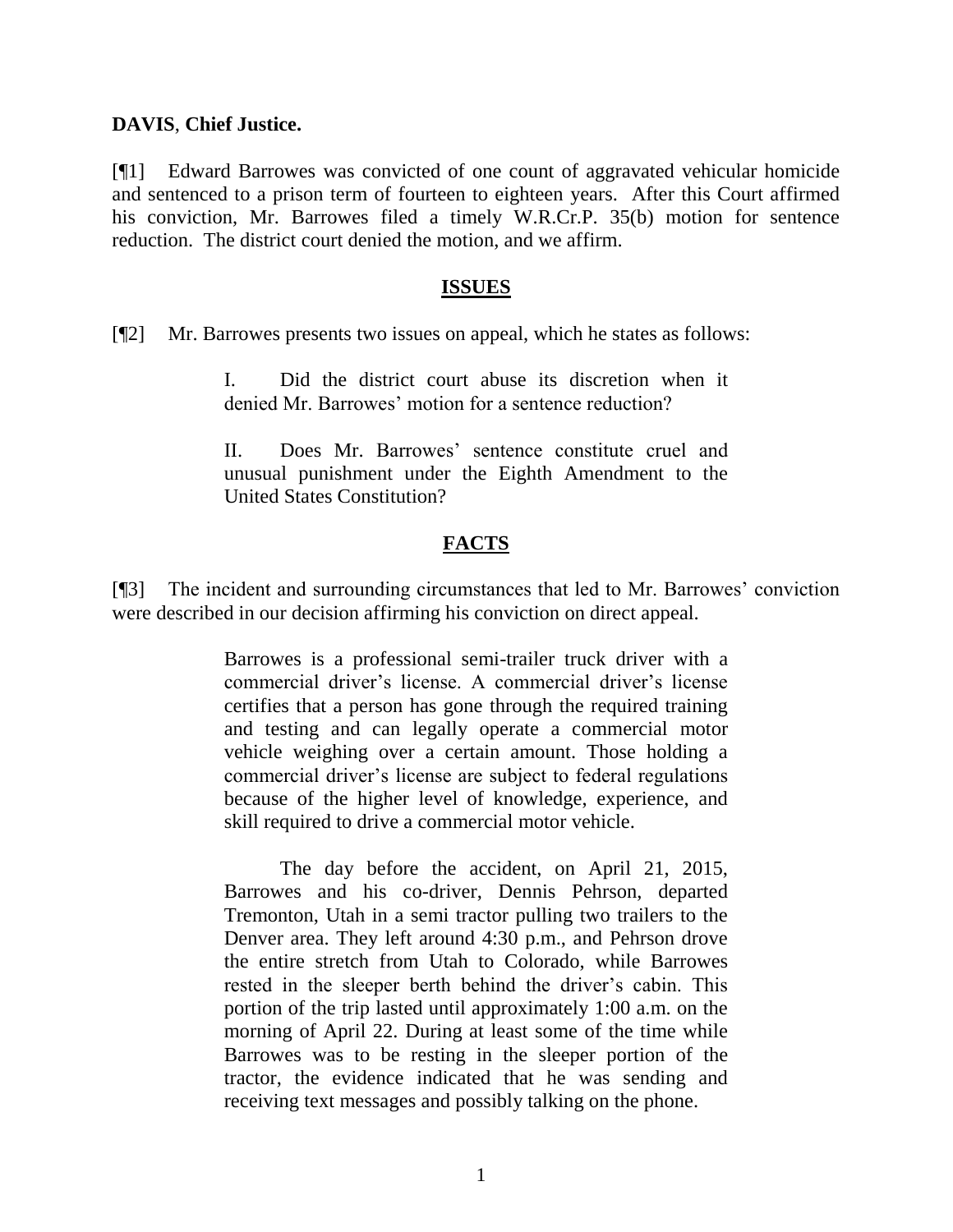Barrowes left the sleeper berth at around 2:00 a.m., while the two were waiting to pick up the return load and return to Utah. Their freight was ready to transport around 3:30 a.m. Barrowes took the wheel for the return trip to Tremonton, and Pehrson climbed into the sleeper berth.

Around 6:45 a.m., Barrowes stopped in the vicinity of Rawlins for an hour and forty-five minutes, but it is unclear what he did during that time. He then continued west on Interstate 80.

Forty-five minutes after he got back on the road, another professional truck driver operating a tractor-trailer behind Barrowes' truck observed the vehicle swerving "pretty bad at times" for around three miles over a period of three or four minutes. The vehicle was swerving so badly that the other truck driver did not pass and instead slowed down to keep some distance between the two rigs. He observed that every time Barrowes' truck would straighten up, it would soon start swerving again. The truck passed two exit ramps while the other driver observed its erratic movements. The rig was travelling around 65 miles an hour, below the posted limit on I-80.

Meanwhile, another truck had broken down earlier on the west-bound shoulder of I-80 near Wamsutter. The owner of the vehicle, Aleksandr Kozak, came to the scene to render assistance to the driver. The rig was properly parked on the right shoulder of the road, and its hazard lights were flashing. Emergency reflective triangles were placed along the road, and Kozak wore reflective clothing. The weather was good and visibility was clear, so there were no impediments to seeing the broken-down truck.

After swerving for three to four minutes, Barrowes' truck veered right at 65 miles per hour and crashed into the parked tractor-trailer rig. The truck struck Kozak as he was working on the truck and killed him. Pehrson, who was asleep in the sleeper berth, was thrown from his bunk when the side of the cab came apart. He suffered significant injuries that were not life-threatening. Barrowes did not hit the brakes or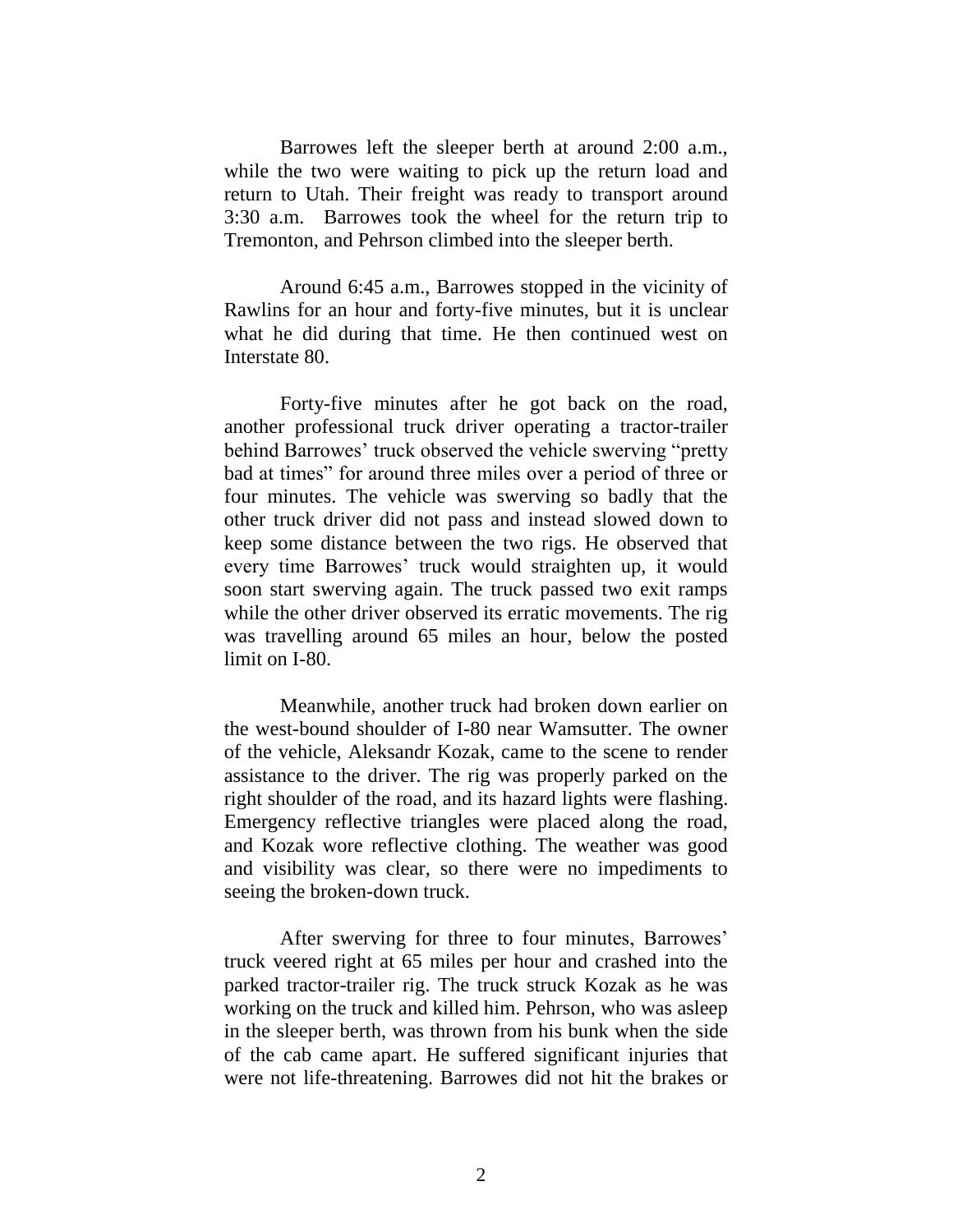take any other type of evasive action before the crash because he was asleep at the wheel.

Shortly after the crash, a highway patrolman arrived on the scene. Barrowes told the trooper that he "did not manage [his] drowsiness appropriately." The trooper asked Barrowes if he fell asleep at the wheel, and Barrowes said he had.

Over two hours after the crash, Barrowes sent a text message stating: "I was rushing to get to Tremonton. . . . I should not have allowed my mind to be rushed." Barrowes told investigators of the Sweetwater County sheriff's office that he allowed scheduling to take precedence over tiredness, and he acknowledged that driving while drowsy is dangerous.

*Barrowes v. State*, 2017 WY 23, ¶¶ 3-11, 390 P.3d 1126, 1126-27 (Wyo. 2017) (footnotes omitted).

[¶4] At trial, Mr. Barrowes was represented by counsel, but at sentencing, he elected to represent himself and appeared *pro se*. During the sentencing hearing, he requested probation and argued at length the reasons he was not to blame for the accident that killed Aleksandr Kozak. He blamed his co-driver for creating a stressful environment with his cantankerous attitude and the Wyoming Highway Patrol for issuing prior warnings that the I-80 emergency lane is not to be used as a resting place. He summarized his initial argument with the following:

> And contrary to what the prosecution says, there is absolutely zero evidence of negligence. My entire mindset was consumed by safety and safety concerns that day and the previous days. There is a word for that, it's called diligence, which incidentally is the exact opposite of negligence, the exact opposite of recklessness.

> So if you want to punish supreme conscientious diligence which failed in the light of forces, if you want to punish diligence you are basically setting a precedent that destroys all civilized society. It is diligence that creates harmony, creates peace, creates every good benefit that every society enjoys. And if you want to punish that, I suggest you'll be criticized by every conscientious observer from here to the end of time.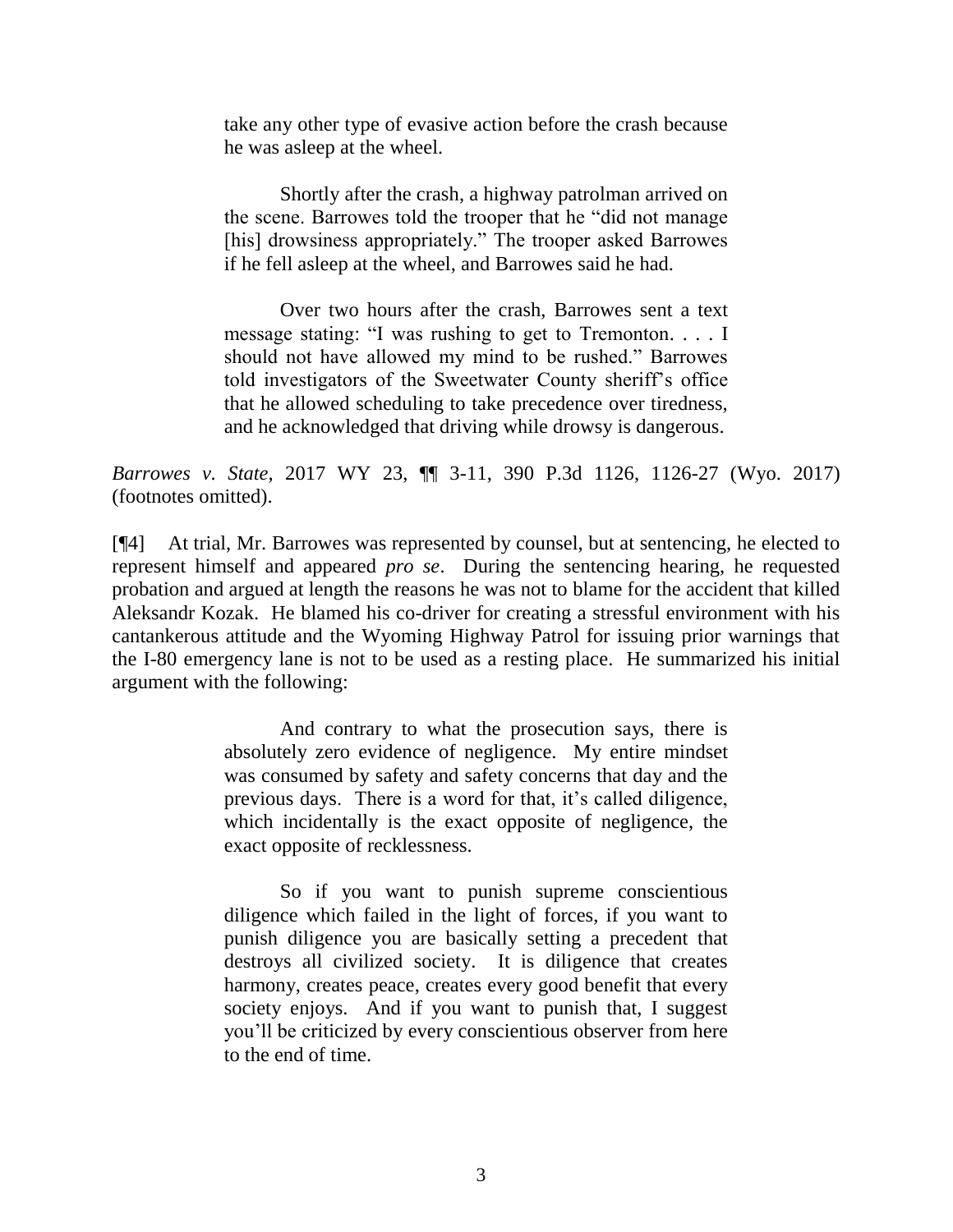[¶5] When the prosecution responded to Mr. Barrowes' argument, he pointed out that in forty minutes of argument, Mr. Barrowes mentioned the victim's name only once, accepted no responsibility for the accident, and showed no remorse. The prosecutor then requested a sentence of seventeen to twenty years. In response, Mr. Barrowes offered additional argument that included the following:

> It seemed to me in the trial you had prosecution yelling guilty, you had defense saying not very guilty, and you had the jury wanting me to beg mercy. If ultimate diligence to our safety doesn't show a concern for life, I don't know what does. For me to cry that I did something wrong when I was doing my best would be a big fat lie. Everyone's best is insufficient. Everyone's best includes something he could have done better. But how can you get more than someone's best? It doesn't exist.

> > \* \* \* \*

So if you want to punish best effort, good luck with that.

[¶6] After hearing from Mr. Barrowes and the prosecutor, the district court announced what it considered to be the mitigating factors and aggravating factors to be balanced in Mr. Barrowes' sentencing. As mitigating factors, the court cited Mr. Barrowes' lack of a criminal history, his history as a responsible citizen, his steady employment, his supportive family, and the fact that Mr. Barrowes did not act intentionally to kill. As to the aggravating factors, the court observed:

> There are aggravating factors. The level of recklessness in this case is aggravating to me. I think Mr. Barrowes said it somewhat like I'm going to say it. I wrote down that he was driving – when you are driving a truck that big on an interstate highway you are basically driving a potential lethal weapon. And that level of recklessness which I believe he drove that in is high.

> This issue of lack of accountability, acceptance of responsibility, it's just not there. When Mr. Barrowes had the opportunity to speak today, I also noted, as pointed out by [the prosecutor], that it was all about who else was at fault, the highway patrol, his cantankerous codriver. He continues to exhibit a lack of responsibility, a lack of accountability, remorse. I'm not sure what to make of the last statements that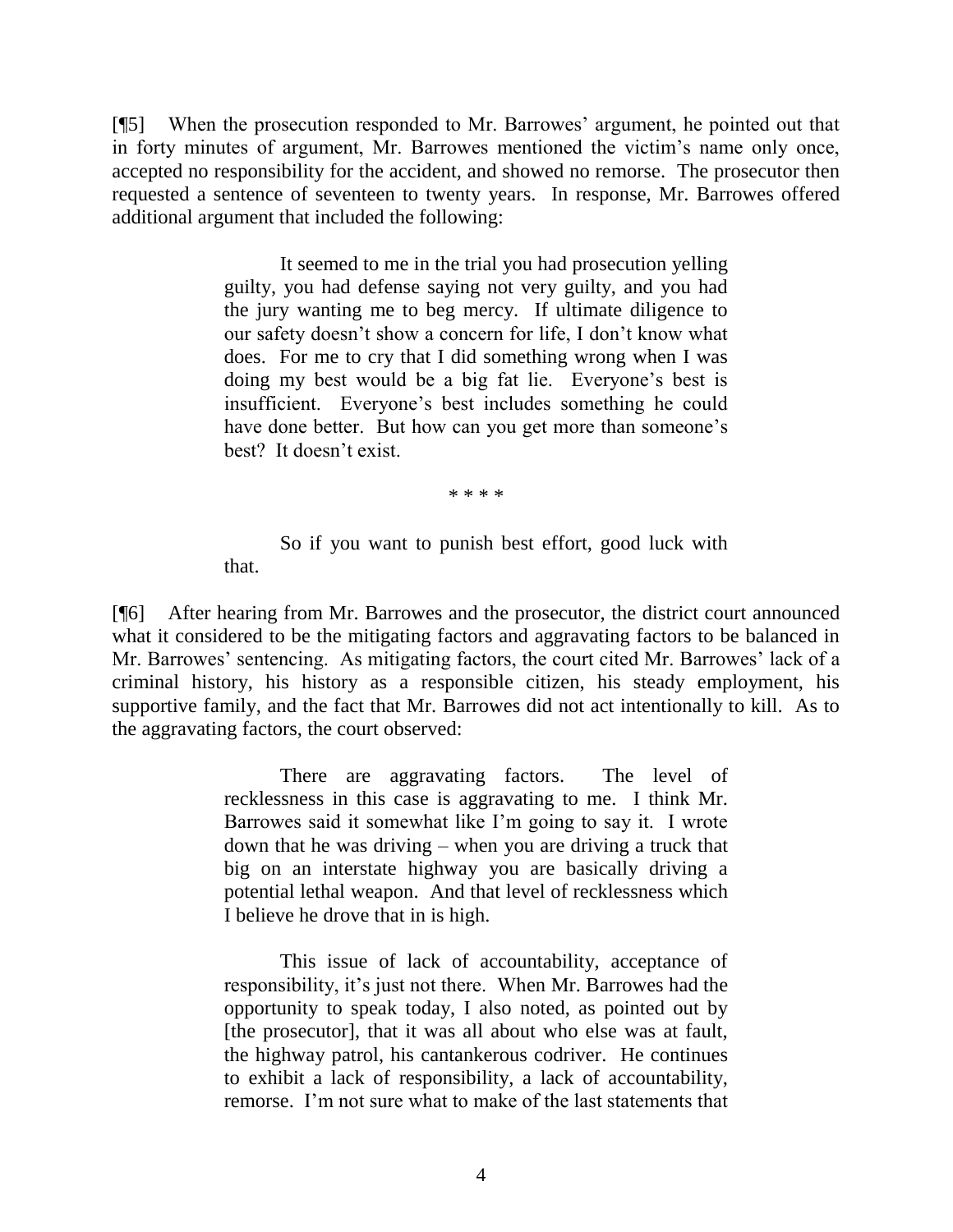Mr. Barrowes made to this Court, but I'm just not seeing a whole lot of remorse from him, if any, because he continues to obsess about why he was under stress and not at peace, because of his cantankerous codriver and the highway patrol.

That ties in with much of what he said with his written correspondence to the Court about duress. That was a part of the trial that really bothered me. Before I heard the trial testimony, I guess I just assumed he had – really had serious, serious issues with the Wyoming Highway Patrol, and yet when trial testimony was heard it was clear that he didn't even get tickets. I believe he was warned twice, they were warnings, there was nothing that affected his driving record. And even more telling to me was that the testimony was that there were parking areas right there, all he would have had to do is drive a few more – maybe 100 yards or more.

\* \* \* \*

He could have driven a very short distance to park [at] a better place. That was just really telling me about, again, his lack of accountability, lack of responsibility.

So as I see this case, Mr. Barrowes, you made conscious decisions to continue driving while you shouldn't have been driving because you were nodding off. The driver that followed you testified that he followed you for approximately three miles. He didn't want to pass you because you were weaving all over the road. That testimony, together with things you have said and things you . . . wrote, make me understand that this was more than just nodding – just falling asleep and it all being over. This, I believe was a course of conduct that went on for some time. You passed two off-ramps, one that was one mile before the accident, one that was three miles before the accident. You didn't take advantage of them. I think [the prosecutor] said what was the worst thing that could have happened if you would have pulled over, even if you would have gotten a ticket it's better than killing someone.

So because of the decisions you made you did kill someone. You posed a grave risk not only to the person you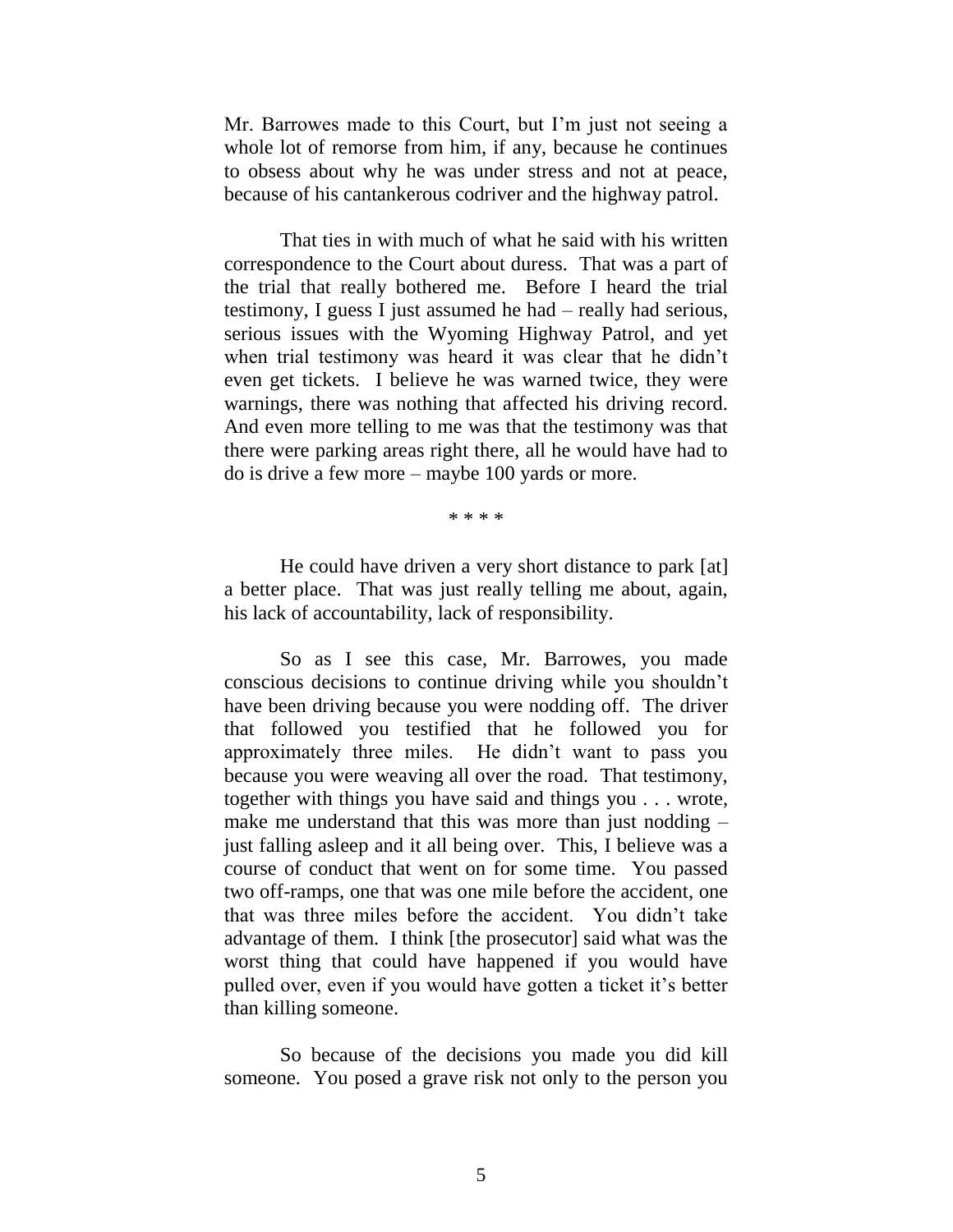killed, obviously, but to yourself, to your codriver, to other people on the highway.

[¶7] The district court then imposed a sentence of fourteen to eighteen years of imprisonment. Mr. Barrowes appealed his conviction and raised as his only issue on appeal the sufficiency of the evidence to support his conviction. *Barrowes*, ¶ 1, 390 P.3d at 1126. On March 1, 2017, this Court issued its decision affirming Mr. Barrowes' conviction, and on March 17, 2017, the mandate affirming the judgment issued.

[¶8] On March 12, 2018, Mr. Barrowes filed a Rule 35(b) motion for sentence reduction. The motion was filed through counsel and cited as grounds for the sentence reduction that Mr. Barrowes: 1) was not under the influence of any substance at the time of the accident and was not driving erratically; 2) had no history of substance or alcohol use and had a clean driving record; 3) had had his commercial driver's license (CDL) revoked and would never be in a position to again pose the same sort of danger; 4) is hard working and employable and has a wife and children who depend on him; 5) has a support system in place to aid him in getting back on his feet; 6) had undergone a psychological assessment that found no criminological indicators; and 7) had been successfully rehabilitated.

[¶9] Attached to the Rule 35(b) motion filed through counsel was Mr. Barrowes' *pro se* motion for sentence reduction. In support of that motion, Mr. Barrowes asserted that: 1) the Wyoming Highway Patrol's heavy-handed and terroristic behavior was to blame for the accident; 2) the justice system has a number of defects that should be addressed; 3) he was neither reckless nor negligent in causing the accident; 4) others have expressed support for him and reservation if not outright disgust with the proceedings against him; and 5) any infractions for which he was disciplined in prison were "bogus." Mr. Barrowes also cited a statement in this Court's opinion affirming his conviction that observed that his sentence was substantial in light of the slight difference between criminally negligent conduct and reckless conduct.

[¶10] On March 16, 2018, the district court issued an order denying Mr. Barrowes' motion for sentence reduction. The order stated:

> THIS MATTER having come before the Court upon the Defendant's Motion for Sentence Reduction filed by Edward Christopher Barrowes, by and through counsel, ...; and the Court having considered the request and the reasons stated therefor, and being fully advised in the premises;

> IT IS HEREBY ORDERED that the Defendant's motion for sentence reduction is denied and the Defendant,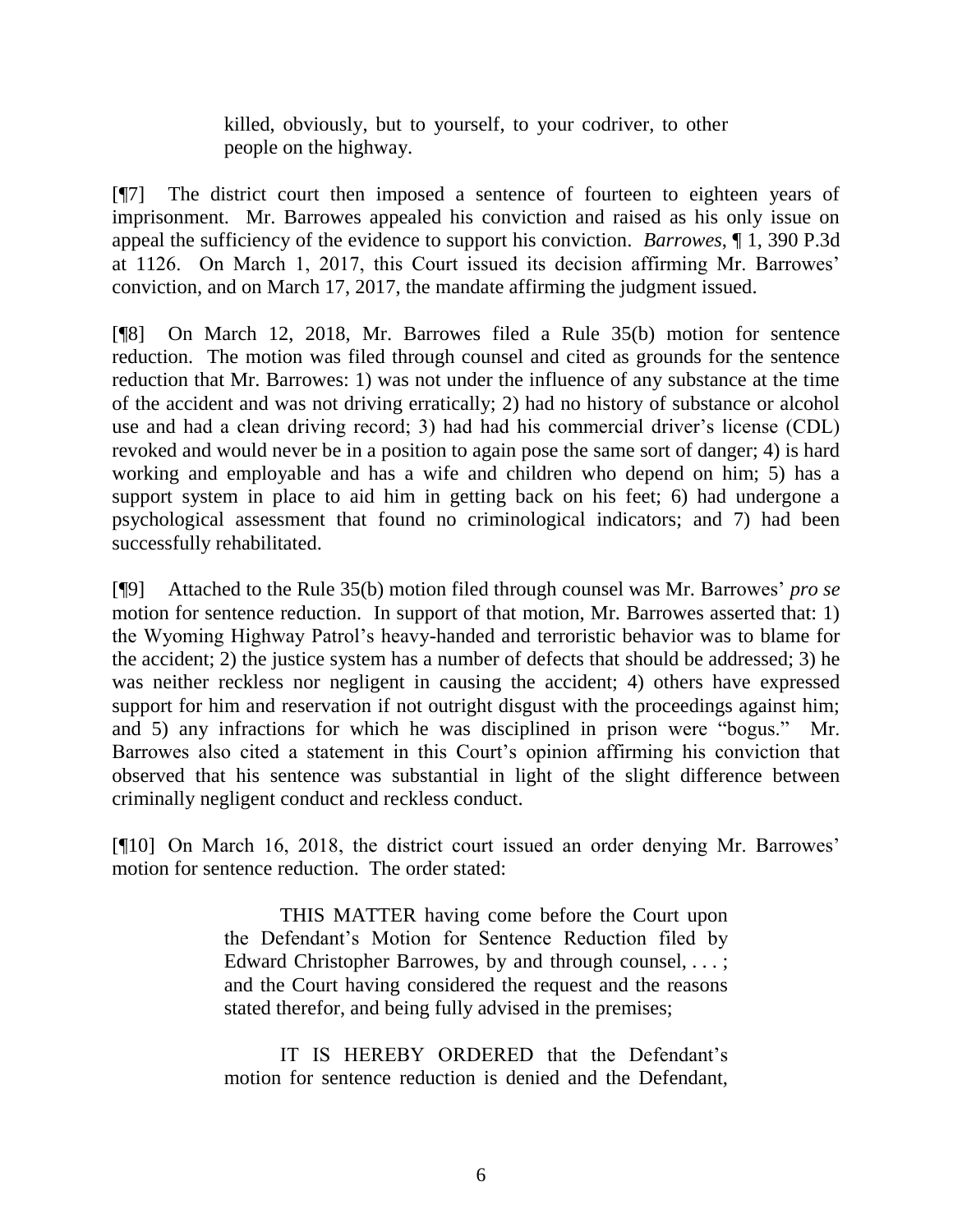Edward Christopher Barrowes, shall serve his sentence as ordered.

[¶11] Mr. Barrowes thereafter filed a timely notice of appeal to this Court.

# **STANDARD OF REVIEW**

[¶12] We review a district court's ruling on a [Rule 35\(b\)](http://www.westlaw.com/Link/Document/FullText?findType=L&pubNum=1008764&cite=WYRRCRPR35&originatingDoc=Iceed63009b4611e892c4ce5625aacf64&refType=LQ&originationContext=document&vr=3.0&rs=cblt1.0&transitionType=DocumentItem&contextData=(sc.Search)) motion for sentence reduction as follows:

> The district court has broad discretion in determining whether to reduce a defendant's sentence, and we will not disturb its determination absent an abuse of discretion. The sentencing judge is in the best position to decide if a sentence modification is appropriate, and is free to accept or reject information submitted in support of a sentence reduction at its discretion. Our objective on review is not to weigh the propriety of the sentence if it falls within the sentencing range; we simply consult the information in front of the court and consider whether there was a rational basis from which the district court could reasonably draw its conclusion. Because of the broad discretion given to the district court in sentencing, and our significant deference on appeal, this Court has demonstrated many times in recent years that it is a very difficult bar for an appellant to leap seeking to overturn a sentencing decision on an abuse of discretion argument.

*Hall v. State*, 2018 WY 91, ¶ 8, 423 P.3d 329, 331 (Wyo. 2018) (quoting *[Alford v. State](http://www.westlaw.com/Link/Document/FullText?findType=Y&serNum=2042595082&pubNum=0004645&originatingDoc=Iceed63009b4611e892c4ce5625aacf64&refType=RP&fi=co_pp_sp_4645_903&originationContext=document&vr=3.0&rs=cblt1.0&transitionType=DocumentItem&contextData=(sc.Search)#co_pp_sp_4645_903)*, [2017 WY 105, ¶ 8, 401 P.3d 902, 903-04 \(Wyo.](http://www.westlaw.com/Link/Document/FullText?findType=Y&serNum=2042595082&pubNum=0004645&originatingDoc=Iceed63009b4611e892c4ce5625aacf64&refType=RP&fi=co_pp_sp_4645_903&originationContext=document&vr=3.0&rs=cblt1.0&transitionType=DocumentItem&contextData=(sc.Search)#co_pp_sp_4645_903) 2017)).

## **DISCUSSION**

[¶13] Our rule governing motions for sentence reduction states in relevant part:

A motion to reduce a sentence may be made . . . within one year after receipt by the court of a mandate issued upon affirmance of the judgment or dismissal of the appeal, or within one year after entry of any order or judgment of the Wyoming Supreme Court . . . having the effect of upholding, a judgment of conviction. . . . The court shall determine the motion within a reasonable time. Changing a sentence from a sentence of incarceration to a grant of probation shall constitute a permissible reduction of sentence under this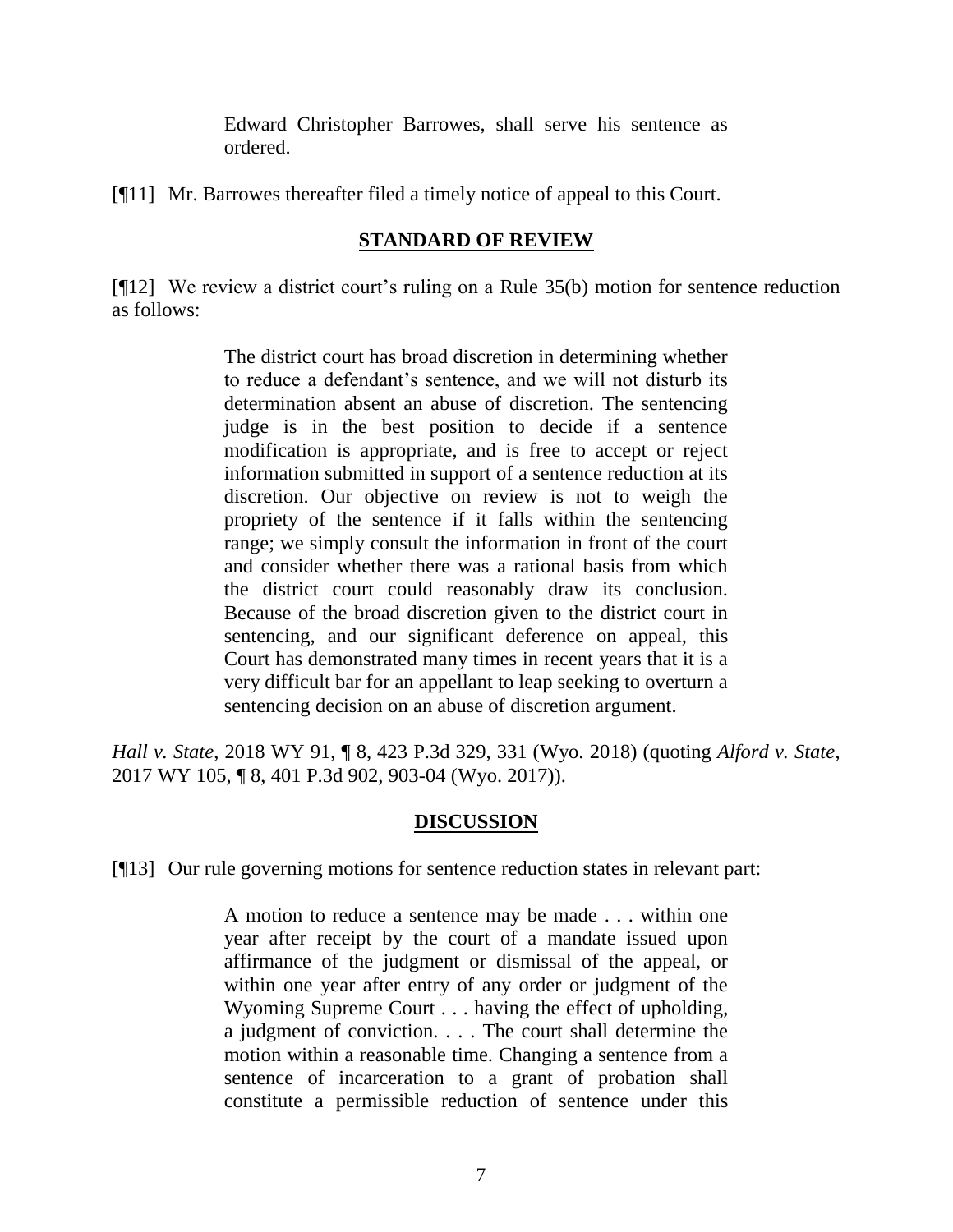subdivision. The court may determine the motion with or without a hearing.

[W.R.Cr.P. 35\(b\).](http://www.westlaw.com/Link/Document/FullText?findType=L&pubNum=1008764&cite=WYRRCRPR35&originatingDoc=Iceed63009b4611e892c4ce5625aacf64&refType=LQ&originationContext=document&vr=3.0&rs=cblt1.0&transitionType=DocumentItem&contextData=(sc.Search))

[¶14] Mr. Barrowes contends the district court abused its discretion in denying his Rule 35(b) motion because it failed to consider his lack of culpability in causing the accident that killed Mr. Kozak. He further argues that his sentence violates the Eighth Amendment prohibition against cruel and unusual punishment. Neither argument provides a basis for reversal.

# **A. District Court's Exercise of Discretion**

[¶15] Mr. Barrowes first contends the district court abused its discretion in denying his motion for a sentence reduction because the court sentenced him at the top end of the sentencing range without properly considering his culpability. He argues he did not consciously disregard a substantial and unjustified risk and should receive a reduced sentence because he was not under the influence of alcohol or other substances, he was not speeding or otherwise intentionally driving recklessly, his vehicle and log books were properly maintained, and he had had the required number of hours of rest before his accident. This argument is misplaced in light of the question that was before the district court in sentencing and on Mr. Barrowes' Rule 35(b) motion, and in light of this Court's standard of review.

[¶16] "The purpose of [Rule 35](http://www.westlaw.com/Link/Document/FullText?findType=L&pubNum=1008764&cite=WYRRCRPR35&originatingDoc=Iceed63009b4611e892c4ce5625aacf64&refType=LQ&originationContext=document&vr=3.0&rs=cblt1.0&transitionType=DocumentItem&contextData=(sc.Search)) is to give a convicted defendant a second round before the sentencing judge (a second bite at the apple as it were) and to give the judge the opportunity to reconsider the original sentence in light of any further information about the defendant." *Hart v. State*[, 2016 WY 28, ¶ 9, 368 P.3d 877, 879](http://www.westlaw.com/Link/Document/FullText?findType=Y&serNum=2038395050&pubNum=0004645&originatingDoc=Iceed63009b4611e892c4ce5625aacf64&refType=RP&fi=co_pp_sp_4645_878&originationContext=document&vr=3.0&rs=cblt1.0&transitionType=DocumentItem&contextData=(sc.Search)#co_pp_sp_4645_878) (Wyo. 2016) (quoting *Boucher v. State*[, 2012 WY 145, ¶ 10, 288 P.3d 427, 430 \(Wyo. 2012\)](http://www.westlaw.com/Link/Document/FullText?findType=Y&serNum=2029240096&pubNum=0004645&originatingDoc=Iceed63009b4611e892c4ce5625aacf64&refType=RP&fi=co_pp_sp_4645_430&originationContext=document&vr=3.0&rs=cblt1.0&transitionType=DocumentItem&contextData=(sc.Search)#co_pp_sp_4645_430)). Our role in reviewing the denial of a sentence reduction is limited. We do not substitute our judgment for that of the sentencing court, and the question therefore is not whether we agree with the sentence or would have imposed a different sentence. *Hall*, ¶ 18, 423 P.3d at 333 (quoting *Hart*[, ¶ 7, 368 P.3d at 878\)](http://www.westlaw.com/Link/Document/FullText?findType=Y&serNum=2038395050&pubNum=0004645&originatingDoc=Iceed63009b4611e892c4ce5625aacf64&refType=RP&fi=co_pp_sp_4645_878&originationContext=document&vr=3.0&rs=cblt1.0&transitionType=DocumentItem&contextData=(sc.Search)#co_pp_sp_4645_878).

[¶17] During sentencing and in his motion for sentence reduction, Mr. Barrowes argued that he was not at fault in the accident and that he did not consciously disregard a substantial and unjustifiable risk. That was not the question in sentencing, however, because the jury already answered that question in the affirmative when it found Mr. Barrowes guilty. The question in sentencing was one of balancing mitigating and aggravating factors, and the question on a motion for sentence reduction is whether the defendant offered the sentencing court a reason or reasons for altering its original balancing decision.